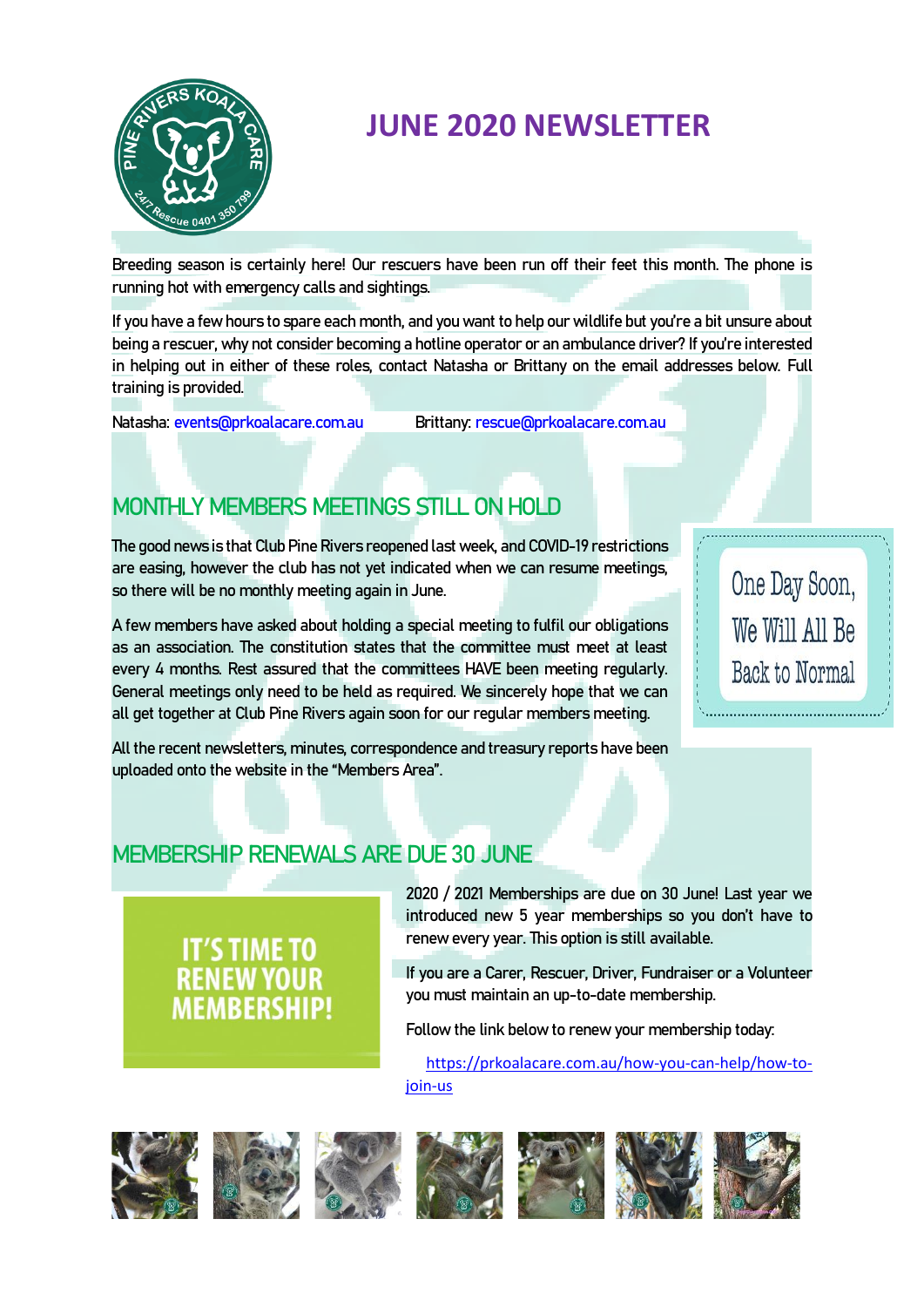### RESCUE NEWS

#### MEET NATASHA AND JODIE!



Tash (left) is a Jack of All Trades and Master of None, as she likes to say! In her first year of rescuing she cried almost the entire time because none of her rescued animals survived. But she kept telling herself that she was still helping them by relieving them of pain as soon as possible. Fast forward to today and she has now had many successful rescues, and she says that is what keeps her going though the hard times. Her favourite Aussie animals are koalas, flying puppies (flying fox) and birds. She believes that there is no such thing as a stupid question, you can never stop learning, and there is no I in TEAM.

Jodie (right) has been a weekday rescuer for over 12 months and has rescued

many koalas and other wildlife. She often works alongside her husband Ric who is a tree climber. Jodie does the groundwork and Ric climbs. Ric is a firefighter and level 2 ropes instructor. Jodie and Ric have spent a lot of time learning everything they can from Gary and Jo, our very own in-house koala experts, which they both say has been amazing. Gary has taught Ric the fine art of safely capturing koalas from the tops of trees.



We recently made the decision to split the traditional Rescue Coordinator role into two - Koalas and Other Wildlife. Tash and Jodie will be taking on the shared role of Rescue Coordinator – Koalas. They will work together to ensure our koala rescues and releases run smoothly, and they will each look after their own regions. Tash will look after Redcliffe and Caboolture, and Jodie will look after Pine Rivers. Tash, Jodie & Ric will work closely with Jo and Gary over the next few months absorbing as much knowledge as they can. You can contact Tash and Jodie o[n koalas@prkoalacare.com.au](mailto:koalas@prkoalacare.com.au) as of next week. Brittany will continue as the Rescue Coordinator – Wildlife, working alongside our fabulous Lead Wildlife Carers, Brett and Sally.

### MEET DUKE FROM PETRIE

This handsome man is Duke. Duke was rescued a little while ago after a suspected dog attack. He usually calls Sweeney Reserve home, but on the day this photo was taken he had made his way into Petrie Police Station (which is right next door). The police called our rescue number to ask us to come out to take a look and check that he was OK.

Showing no fear, Duke decided he wasn't happy in the small tree he was in, and casually climbed down and dashed across the lawn in front of a huge crowd to find a better tree for his lunch and an afternoon nap.

You can check out the video of Duke on our facebook page.



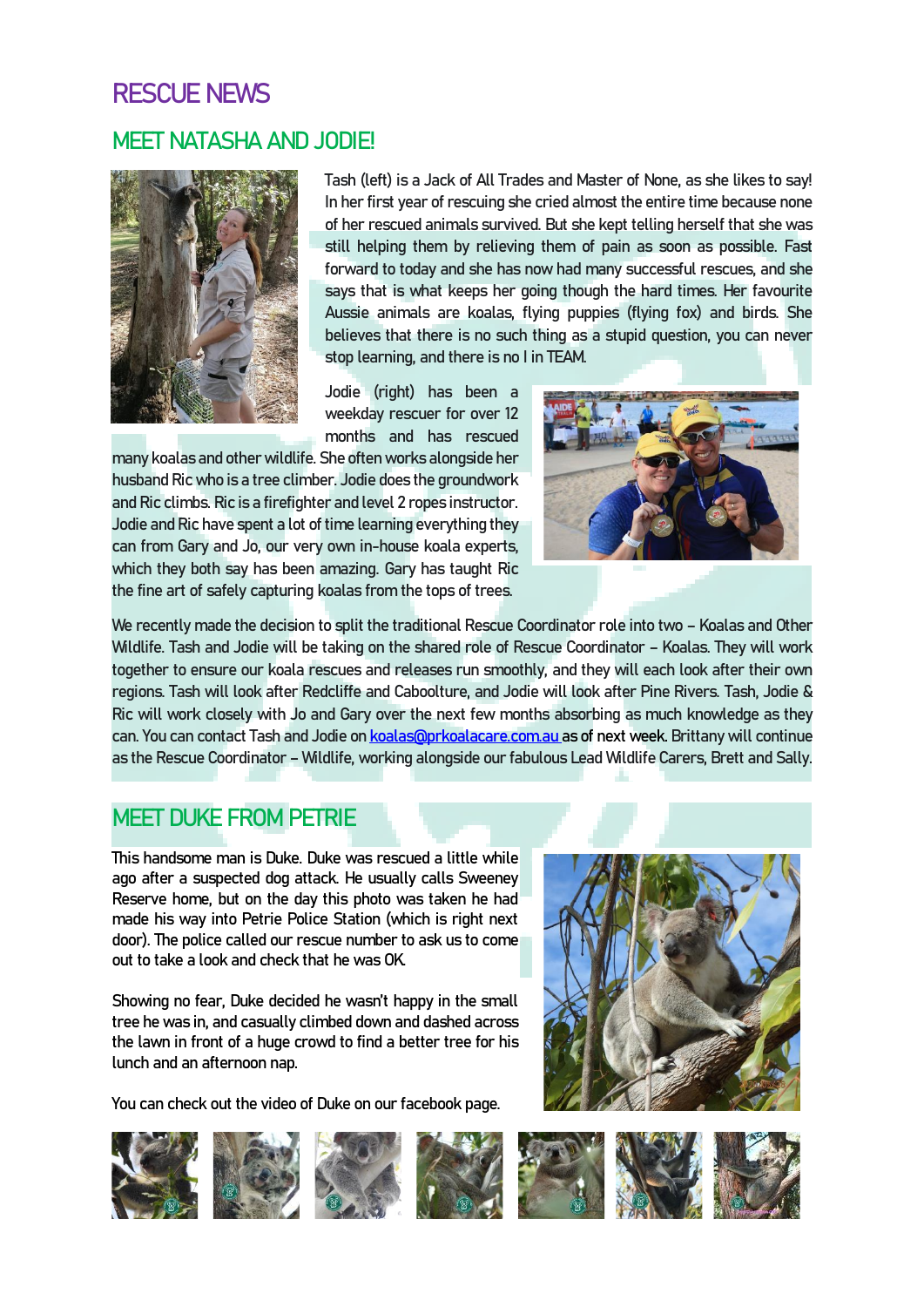### TARRA GOES HOME AFTER A SERIOUS FALL

Meet Tarra! This poor mama had a serious fall with her joey in Strathpine on 10 June. Sadly, her baby didn't survive. Tarra was taken into the RSPCA for some TLC and treated for an eye infection. She was given the all clear 12 days later.

Even though we couldn't save her baby, it's comforting to know that Tarra will be OK and has now been returned to the wild to live her best life.

If you have a news story you want to share, please email [vicepresident@prkoalacare.com.au](mailto:vicepresident@prkoalacare.com.au)



### POSTCARDS AND DOG PARK SIGNS ARE A BIG HIT

Recently we had some postcards and corflutes printed as part of our community education for Wild Koala Day. For the last 3 years, Moreton Bay Regional Council has provided a grant for us to hold an educational event at Old Petrie Town on the first Sunday in May. As you know, the event couldn't go ahead this year because of COVID-19, so we had to rethink how the funds would be spent. We



produced these awesome postcards so the community could get to know their resident koalas, and what a hit they've been! The rescue phone and facebook page has been inundated with sightings. We've also put up these signs in local dog parks and many people are starting to notice them and do the right thing with their dogs.

Deb Johnston

I walk Peter Campbell Park every day and sometimes see koalas. Amazing today I saw your new sign then 200 or so meters up the path there was a w.



### VOLUNTEER ROLES AVAILABLE

If you've ever wanted to join the Pine Rivers Koala Care Executive Committee, you're in luck! We are searching for a new Secretary and Treasurer.

We are also looking at starting committees for things such as Habitat Care / Tree Planting, Events and Advocacy.

We also need hotline operators and ambulance drivers.

Please email **events** @prkoalacare.com.au if you are interested in joining any of the committees or you want to let Tash know when you're available.



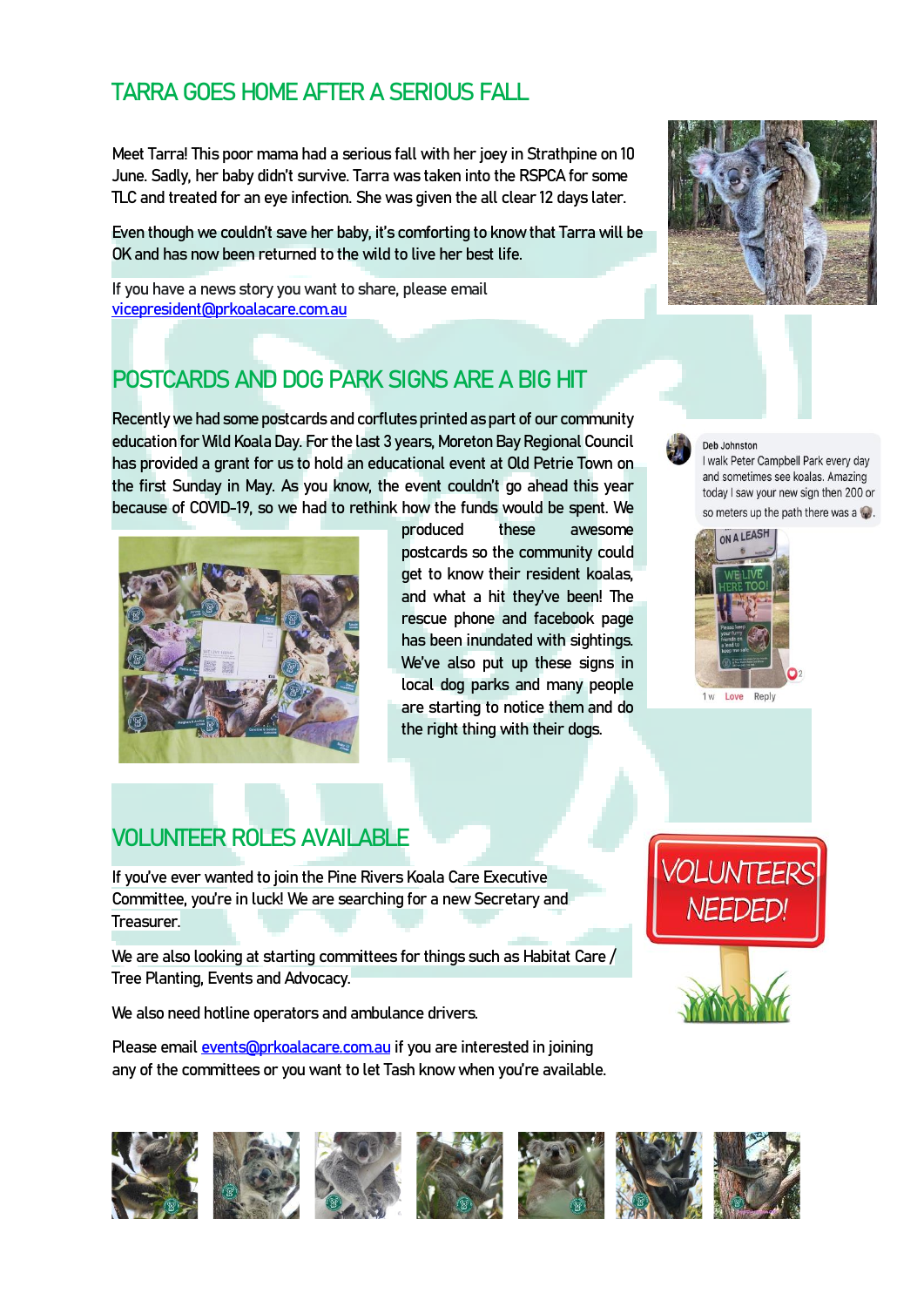#### RESCUE STATISTICS

#### **APRIL 2020**

| <b>Koala Calls</b>         | 37 |
|----------------------------|----|
|                            |    |
| Sighting / Healthy         | 34 |
| <b>Advice Given</b>        | 0  |
| <b>Hospital Visit</b>      | 2  |
| Passed onto                | 0  |
| <b>Catch &amp; Release</b> | 1  |
| Other                      |    |

| <b>Other Wildlife Calls</b> | 24 |
|-----------------------------|----|
|                             |    |
| Bat                         | 0  |
| <b>Bird</b>                 | 12 |
| Echidna                     | 0  |
| Macropod                    | 0  |
| Possum / Glider             | 11 |
| Reptile                     | 1  |
| Other                       | O  |
|                             |    |

| <b>Koala Calls</b>         |    |
|----------------------------|----|
|                            |    |
| Sighting / Healthy         | 50 |
| <b>Advice Given</b>        | O  |
| <b>Hospital Visit</b>      | 11 |
| Passed onto                | O  |
| <b>Catch &amp; Release</b> | 3  |
| Other                      |    |

| <b>Other Wildlife Calls</b> | 33 |
|-----------------------------|----|
|                             |    |
| <b>Bat</b>                  | 0  |
| <b>Bird</b>                 | 11 |
| Echidna                     | O  |
| Macropod                    | 6  |
| Possum / Glider             | 16 |
| <b>Reptile</b>              | Ω  |
| Other                       |    |
|                             |    |

## NATIONAL TREE DAY | 31 JULY & 02 AUGUST 2020 **SAVE THE DATE**

SCHOOLS F **NATIONAL TREE DAY** FRIDAY JULY 2020 **SUNDAY AUG** 

Schools Tree Day and National Tree Day are coming up! At this stage the restrictions have lifted enough for us to go ahead with group events (maximum of 20 people from within our group) for the tree planting days at Rob Akers Reserve. If you're interested in joining the committee and helping put some trees in the ground for our future wildlife, please let us know and we can put you in touch with Janet or Trish. Keep watching this space for updates!

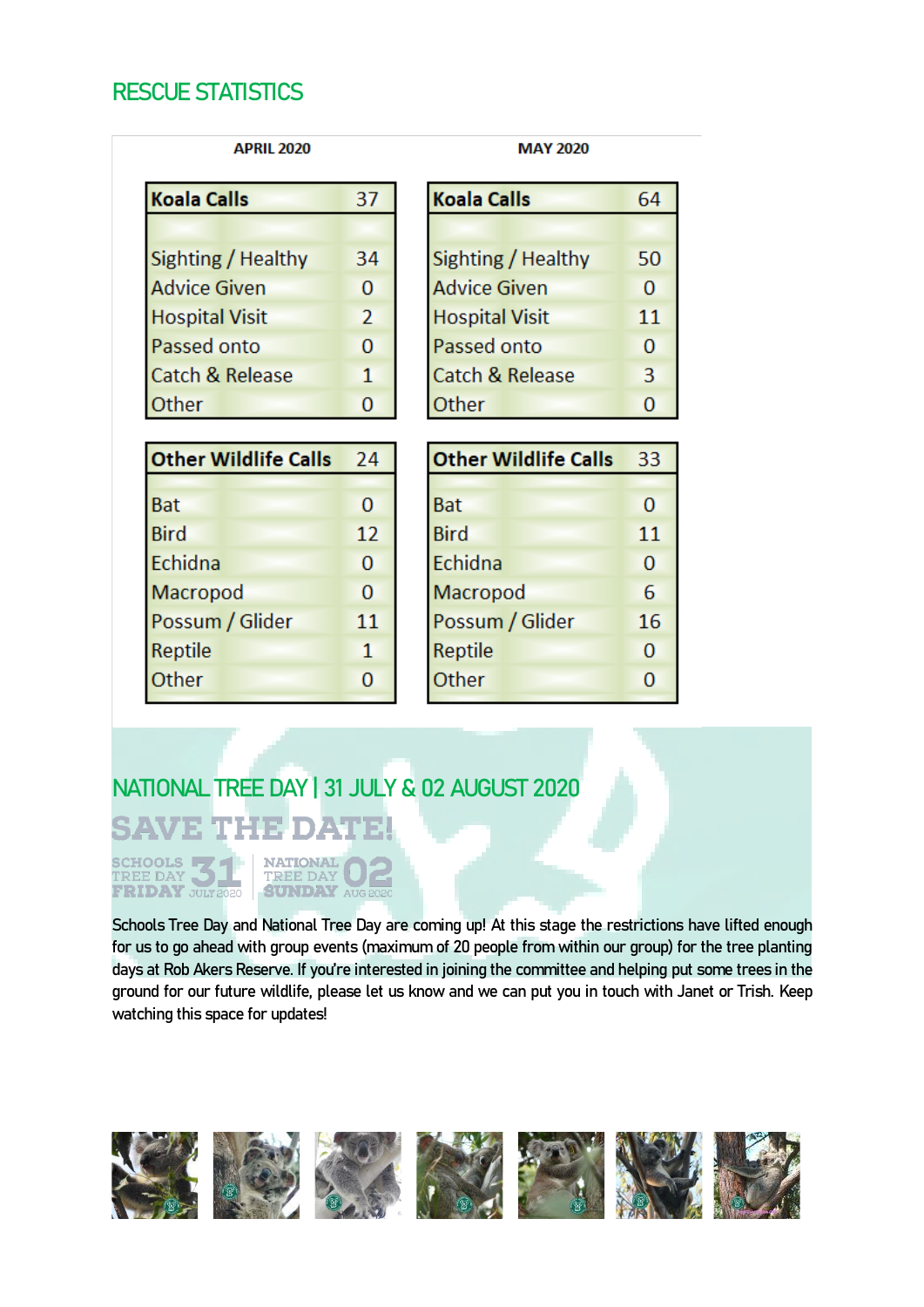### CARER NEWS

#### WILDLIFE REHABILITATION PERMITS – ARE YOU COMPLIANT?

Thank you to all the carers who have responded to requests for information from Brett and Sally recently. If you are a registered carer with Pine Rivers Koala Care you must be able to produce the permit at any time. If you don't have a copy of the current permit, please email Brett and Sally on [carer@prkoalacare.com.au](mailto:carer@prkoalacare.com.au) to request one. They need to know what animals you have in care at any given time so that we can report accurately

It is your responsibility as a carer under our permit to advise the Carer Coordinators of any wildlife you receive into care, and how many animals you are caring for at any given time. The fines for non-compliance are substantial – up to \$9,000. Our carers are so vital to our organisation (we wouldn't exist with you!) and we want to help you help us to do the right thing.

| Koalas    | 5  |
|-----------|----|
| Macropods | 8  |
| Possums   | 74 |
| Birds     | 26 |

The Department of Environment and Science has started conducting audits on Wildlife Carers who hold multiple permits. If you are not a current member AND a registered carer with Pine Rivers Koala Care, and we don't know which animals you have in care, you are not covered under our permit. The DES has advised us that they will remove wildlife from your care if you are audited and cannot produce the permit.

#### TINY SWAMP WALL ARY FROM MT MFF

Earlier in the week a wonderful member of the public reached out to us asking for help with a deceased female Swamp Wallaby who had this tiny baby in the pouch.

She had seen mum on Campbell's Pocket Road at Mt Mee and brought her home to save the joey. We collected her body and got bub out safely. But weighing just 51g, and just 70 days old (approx.) the little boy was just too little to survive and he passed away last night.

A huge thank you to the lady who tried to help this poor bub. It is so nice when people care enough to try and help.

This is a good reminder of how important pouch checks are. Thank you to the rescuers who attend these scenes and do what you can to save these little lives.

Remember to always cut the teat and pin it to the pouch to prevent babies from swallowing it. Always take them to a trusted vet to ensure they haven't been injured. Remember that you can contact us any time for help and we can place them into care ASAP.



Sally & Brett